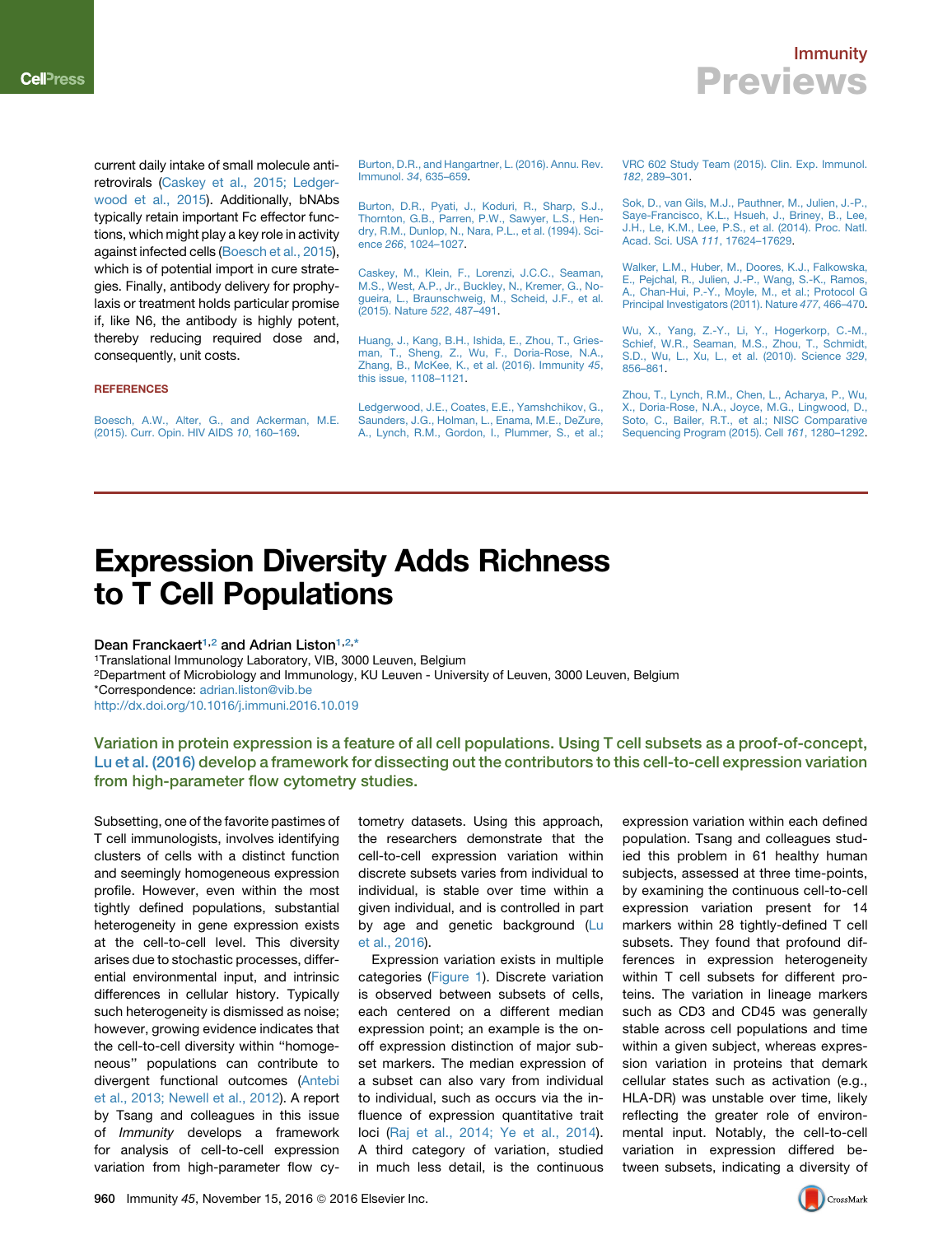## Immunity **Previews**

<span id="page-1-0"></span>

#### Figure 1. Categories of Cell-to-Cell Expression Variation

Classical flow cytometry histograms present the frequency of cells as a function of the expression of a given marker. A simple expression pattern might consist of a population that is ''negative'' for the marker (population A) and a population that is ''positive'' (population B). The expression difference between cells in these two populations can be considered discrete variation. Even within a single population, cell-to-cell expression variation exists (continuous variation), with some cells sitting above or below the median expression value of the population. A third layer of variability is added when multiple individuals are assessed, where the expression pattern of a single population (e.g., population B) is altered between individuals, either in terms of median expression or in terms of the variance from the median.

regulatory mechanisms at play for even a single protein.

At least some of the differences in the cell-to-cell expression variation between different proteins are likely to have biological significance. When individuals of different ages were assessed for cellto-cell expression variation, significant age-dependent changes were observed [\(Lu et al., 2016\)](#page-2-0). For example, assessment of CCR7 expression of CD4<sup>+</sup> CD25<sup>+</sup> regulatory T (Treg) cells, found higher levels of cell-to-cell variation in older persons when compared to young adults. As CCR7 is needed for lymphocyte migration, increased heterogeneity could influence the tissue homing behavior of Treg cells, altering the local balance between tolerance and immunity. It is possible that such differences in cell-to-cell expression variation could contribute to the functional degeneration of immunity observed in older persons.

Genetic control over cell-to-cell expression variation was also observed. [Lu et al. \(2016\)](#page-2-0) found ten unique interactions between cell-to-cell expression variation and genetic polymorphisms linked to (auto)immune conditions such as multiple sclerosis, asthma, rheumatoid arthritis, and Crohn's disease. One striking example was the association of rs1588265, an intronic SNP in *PDE4D*, with the degree of cell-to-cell expression variation in HLA-DR on CD8 T cell subsets. The minor allele of rs1588265, protective against asthma, was associated with increased variation in HLA-DR expression (i.e., a broader spread of low- to high-expressing cells). Critically, this association could not have been picked up using classical approaches: the different alleles of *PDE4D* did not alter the mean expression of HLA-DR, impacting only on the cell-to-cell variation around the mean. While this association does not demonstrate that the minor allele of *PDE4D* confers protection to asthma through increasing the variability of HLA-DR expression, it does suggest that the degree of variation, as well as mean expression, might alter disease susceptibility or progression.

One of the major questions arising from this study is the relationship between cell-to-cell expression variation and T cell receptor (TCR) clonality. Due to genomic rearrangement, the TCR is distinct at the sequence level on a cell-to-cell basis between each newly generated T cell.

Because TCR engagement is obligatory for T cell development, the differential affinity of TCR for self-antigen-MHC complexes can leave its imprint on ''tuning'' molecules, adjusting baseline signaling to a common tonic level ([Davis et al.,](#page-2-3) [2007\)](#page-2-3). To what extent are the properties of cell-to-cell expression variation directed by TCR sequence differences? Is the observed variation inherited in a clonal manner, such that competition between activated T cells is driven by both TCR sequence difference and cell-to-cell expression variation in key molecules? It is distinctly possible that variation in the expression of key TCR signaling molecules is clonally inherited and enhances the functional diversity of T cells. Under this scenario, additional heterogeneity might increase the chance of a T cell undergoing productive stimulation, elevating the utility during infection. The corollary is also notable increased expression diversity could elevate the risk of an inappropriate reaction. These same arguments have been made for TCR sequence diversity, where the reduction of thymic output with age might be an evolved response to the rising cost-benefit ratio of TCR diversity with age ([Dowling and Hodgkin,](#page-2-4) [2009\)](#page-2-4).

Beyond these findings, the current study provides a resource for other investigators to identify cell-to-cell variation changes that might have biological significance. These results are limited to the scope of markers used in the original study, and it is unclear to what extent the observed properties will be extended to other proteins. Because markers are a non-random set of proteins, the original selection might have resulted in a variability profile that is relatively unrepresentative. We also lack validation of these measurements using independent antibody clones and dyes, or an independent technology such as Cytometry by Time of Flight (CyTOF), and it is likely that some differences represent technical issues rather than biological properties. The major contribution of Tsang and colleagues in this paper is to open up the field of cell-to-cell variation for further investigation, providing a framework for analysis and the software tools required for larger scale comprehensive assessment of the physiological impact of cell-to-cell expression variation.